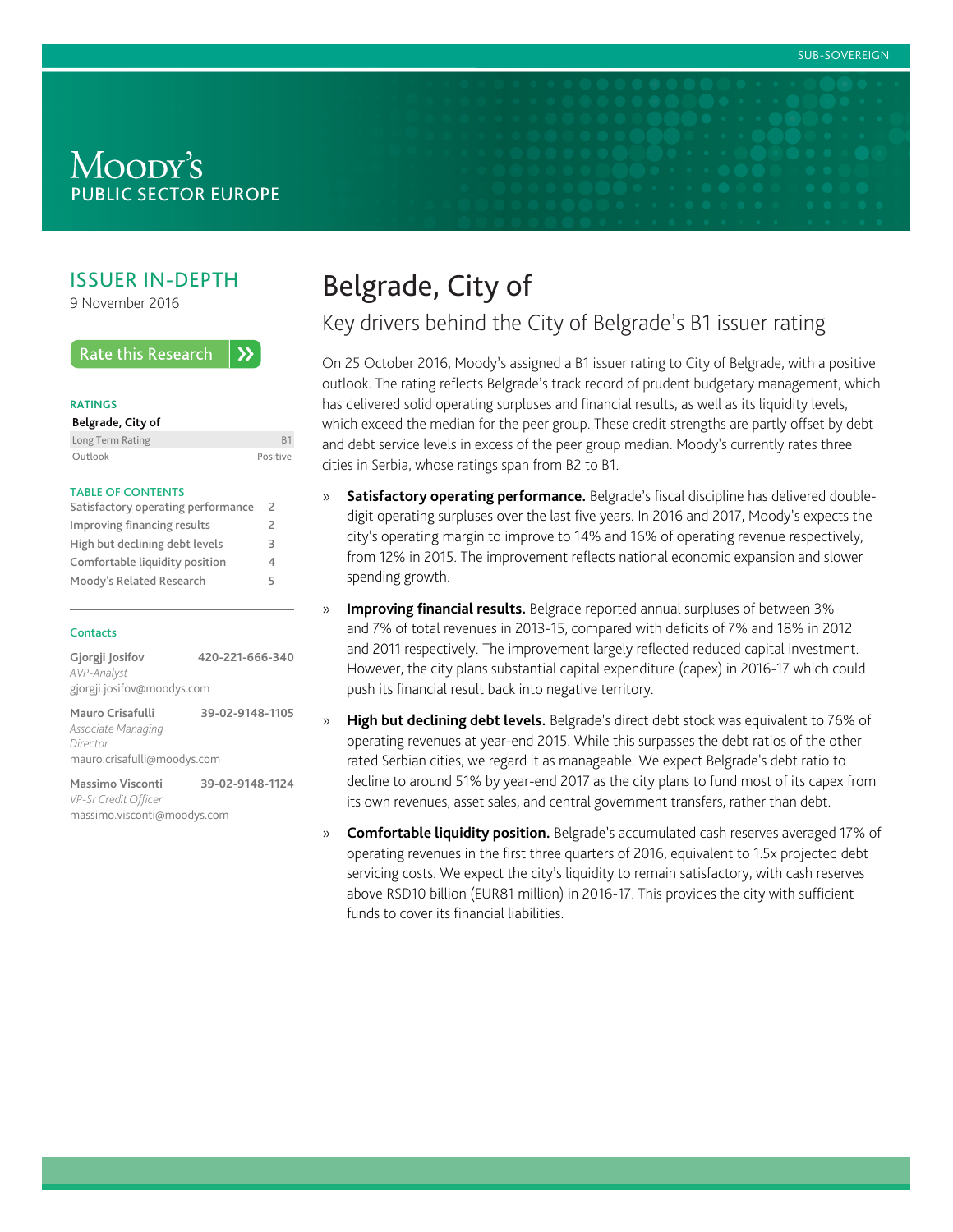### <span id="page-1-0"></span>**Satisfactory operating performance**

Belgrade has over the past five years delivered a consistently sound fiscal performance, generated double-digit operating surpluses. We expect the city's shared tax receipts and own-source revenues to rise further on the back of solid economic growth, lifting its gross operating balance (GOB) to around 14% and 16% of operating revenue in 2016 and 2017 respectively, from 12% in 2015 (Exhibit 1).

#### Exhibit 1

**Belgrade has generated operating surpluses over the last five years**



*Source: City of Belgrade, Moody's; B=Budget, E=Estimation*

Belgrade has a slightly higher operating margin than rated peers Novi Sad (B1 positive) and Valjevo (B2 positive), whose GOBs are projected to improve to about 15% of operating revenues by 2017 from 11% and 10% respectively in 2015.

Of the three cities, Belgrade has the greatest capacity to generate own-source revenues. Local taxes and other own-source revenues accounted for 45% of Belgrade's operating revenues in 2015, compared to 40% and 30% for Novi Sad and Valjevo respectively.

Belgrade and Novi Sad's larger and faster-growing economies give them a budgetary advantage over Valjevo. Of the three cities, Belgrade has by far the highest GDP per capita at around 170% of the national average, compared with 102% for Novi Sad, and just 68% for Valjevo. Belgrade also has a larger balance sheet and higher budget revenues than Novi Sad or Valjevo.

#### <span id="page-1-1"></span>**Improving financing results**

Moody's expects Belgrade to post a financing surplus again in 2016-17, although a planned increase in capital expenditure could weaken city's financial performance. In 2013-15, sound operating margins combined with stable cash flows and reduced capital investments led to consecutive financing surpluses of between 3% and 7% of total revenues. This marked a strong improvement from financing deficits of 18% and 7% in 2011 and 2012 respectively (see Exhibit 2).

This publication does not announce a credit rating action. For any credit ratings referenced in this publication, please see the ratings tab on the issuer/entity page on www.moodys.com for the most updated credit rating action information and rating history.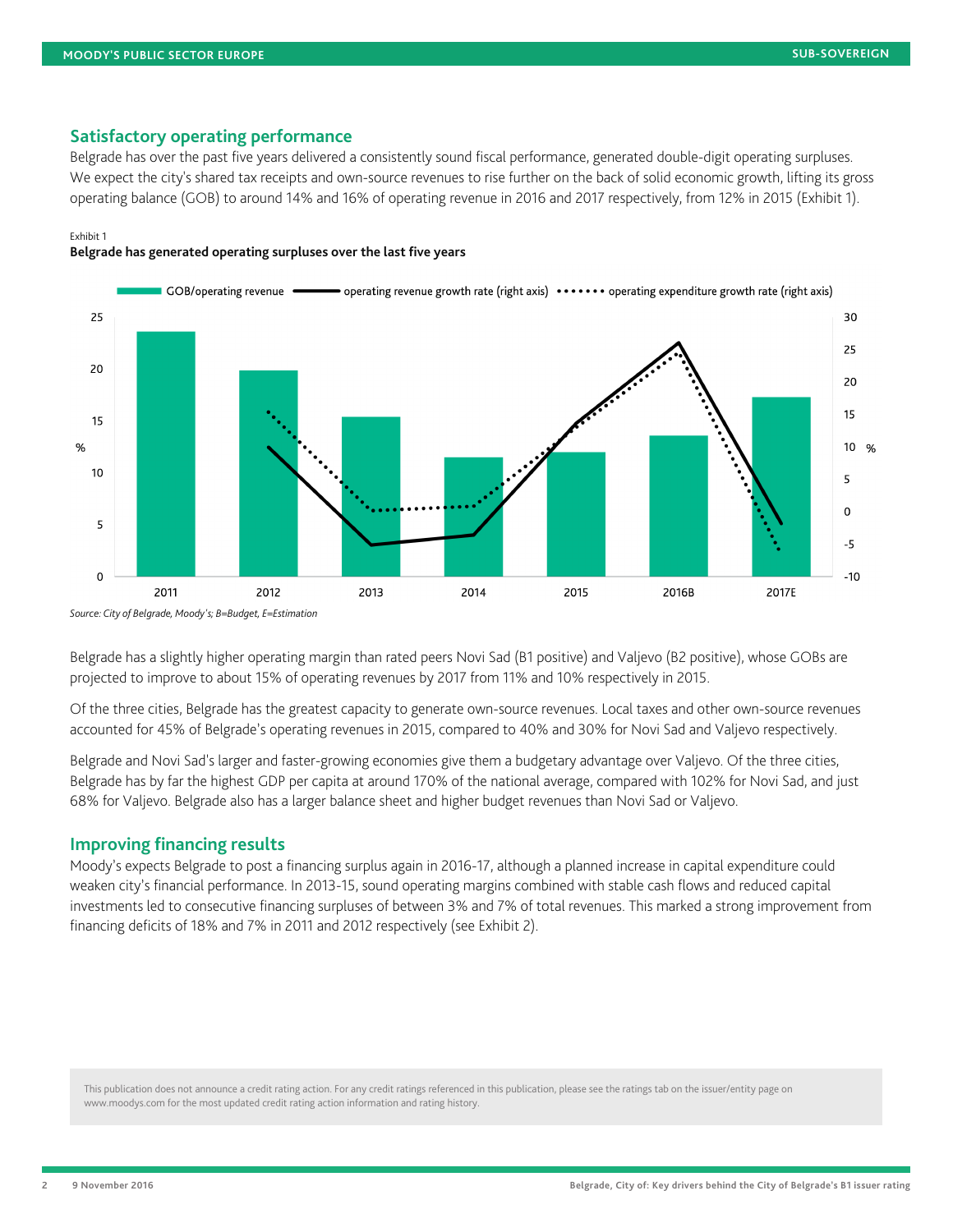#### Exhibit 2

**Belgrade's financing results are improving**



*Source: City of Belgrade, Moody's; B=Budget, E=Estimation*

If fully implemented, the city's 2016 and 2017 capex programme will absorb 21% and 27% of total spending for 2016 and 2017, compared with an average of just 17% between 2013 and 2015. The capex plan consists of projects focusing mostly on urban transportation infrastructure, including the construction of new bridges and tunnels. It also aims to extend the city's sewage system and reconstruct parts of its water supply network.

#### <span id="page-2-0"></span>**High but declining debt levels**

Moody's expects Belgrade's debt to fall to about RSD45.8 billion by year-end 2016 from RSD49.2 billion a year earlier, reducing the city's debt to operating revenue ratio to 56% from a relatively high 76% at year-end 2015 (see Exhibit 3).

We expect Belgrade's debt to continue declining throughout 2017, as set out in the city's own projections, as stronger operating balances and tightly-controlled operating expenditure limit its borrowing needs. By year-end 2017, Belgrade's debt stock should fall to 51% of operating revenue, still ahead of the projected median of about 30% for all other Serbian local governments.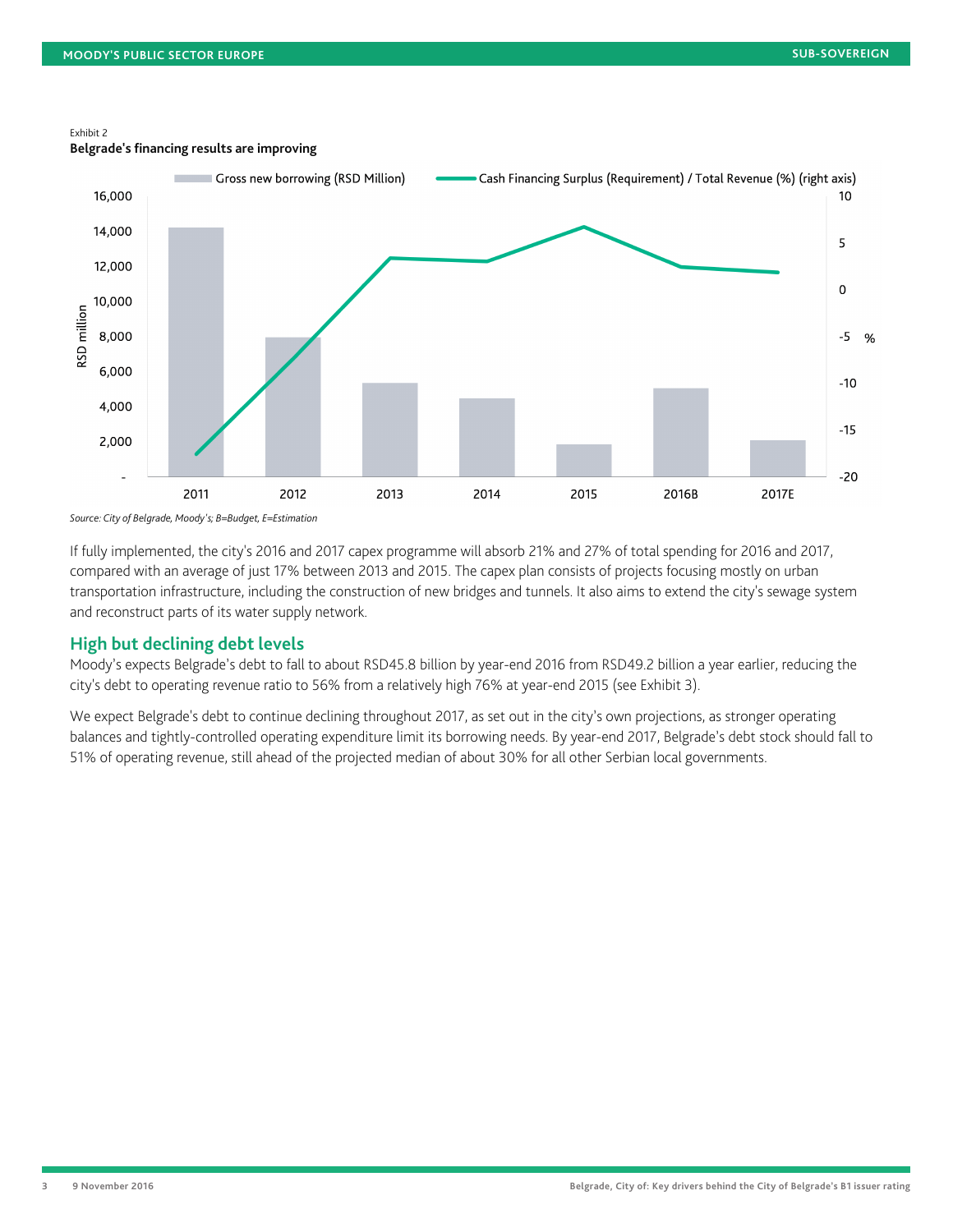#### Exhibit 3

Belgrade's debt to decline in 2016-17



*Source: City of Belgrade, Moody's; B=Budget, E=Estimation*

In 2017, the city expects to draw down one tranche of a RSD2.1 billion European Investment Bank (EIB) loan to help fund its investment programme. However, over 90% of Belgrade's investment funding will come from the city's own revenues, its available cash reserves, the proceeds of asset sales, or from central government grants.

We regard Belgrade's debt burden as manageable, and expect its debt service costs to total around 9% of total revenues in 2016-17. Our estimate is based on the favourable maturity profile of the city's direct debt, which is made up long-term amortising loans.

Novi Sad and Valjevo will also limit their debt growth, although their debt levels are already significantly lower than Belgrade's. We expect Novi Sad's debt to account for a moderate 28% of operating revenue by 2016, down from 32% in 2015. Valjevo's debt will fall to a comparatively low 20% of operating revenues in 2016 from 22% in 2015.

#### <span id="page-3-0"></span>**Comfortable liquidity position**

Moody's expects Belgrade's liquidity to remain satisfactory in 2016-17. The month-end balance on its accounts was RSD10.7 million on average in first three quarters of 2016, up from RSD7 million in 2015. This is equivalent to a solid 17% of operating revenues, or 1.5x annual debt service, and provides the city with sufficient funds to meet its financial liabilities. Belgrade's liquidity level is above the median for its peer group, with Novi Sad holding cash reserves equivalent to 16% of operating revenues, and Valjevo 11% projected for 2016.

The improvement in Belgrade's cash reserves largely reflects operating expenditure controls as well as reductions in capital spending, which have reduced its borrowing requirement. The city has not held uncommitted credit lines in the last few years, reflecting the accumulation of positive cash balances.

We expect Belgrade's increased capital expenditure plan for 2016-17, much of it self-funded, to erode its liquidity position. Nevertheless, cash reserves should remain above RSD10 billion, a cushion well in excess of Belgrade's debt service requirements over the next two years.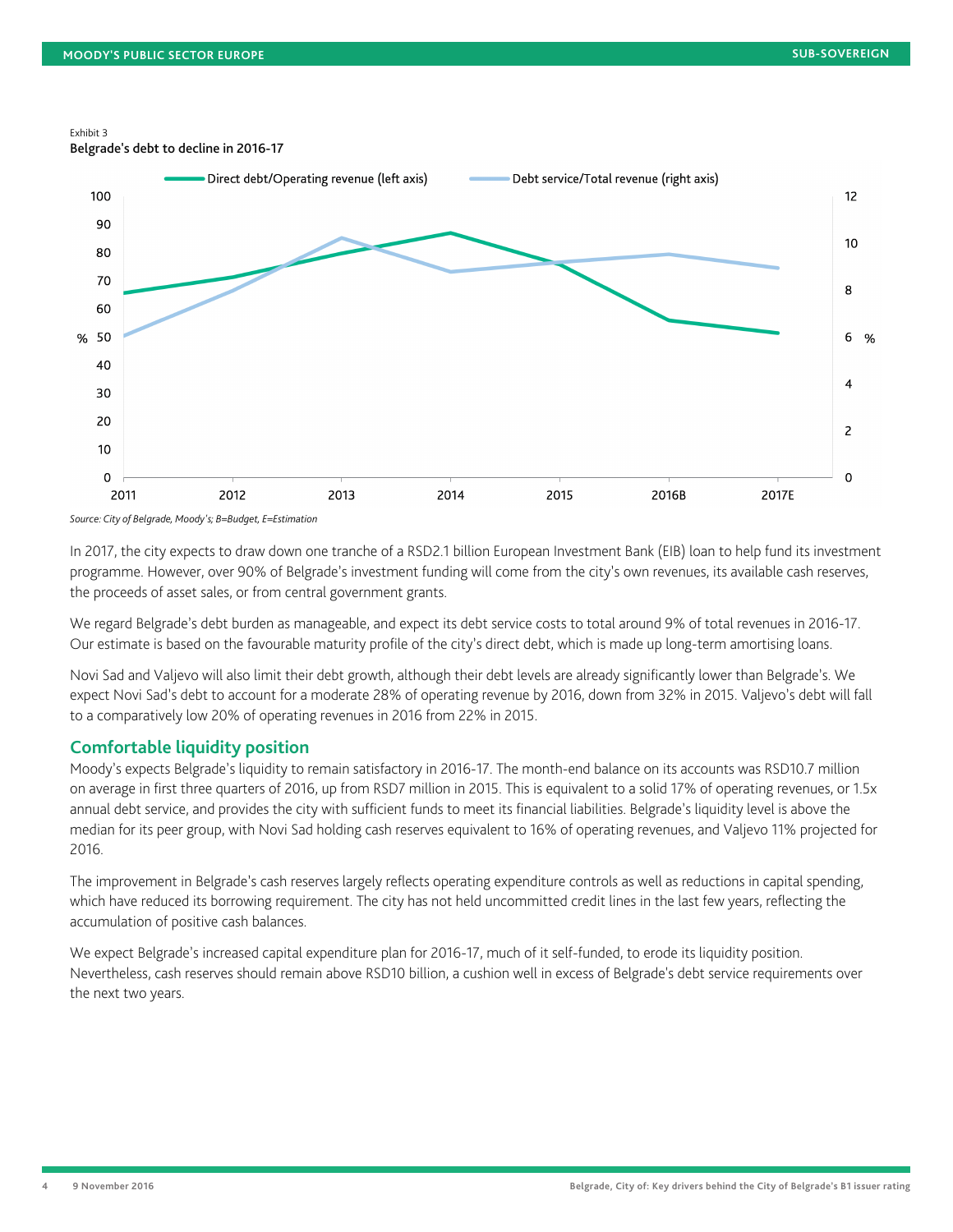## <span id="page-4-0"></span>**Moody's Related Research**

## **Credit Opinions**

- » [Credit Opinion: Belgrade, City of \(October 2016\)](https://www.moodys.com/researchdocumentcontentpage.aspx?docid=PBC_1047462)
- » [Credit Opinion: Novi Sad, City of \(March 2016\)](https://www.moodys.com/researchdocumentcontentpage.aspx?docid=PBC_188647)
- » [Credit Opinion: Valjevo, City of \(March 2016\)](https://www.moodys.com/researchdocumentcontentpage.aspx?docid=PBC_188648)

To access any of these reports, click on the entry above. Note that these references are current as of the date of publication of this report and that more recent reports may be available. All research may not be available to all clients.